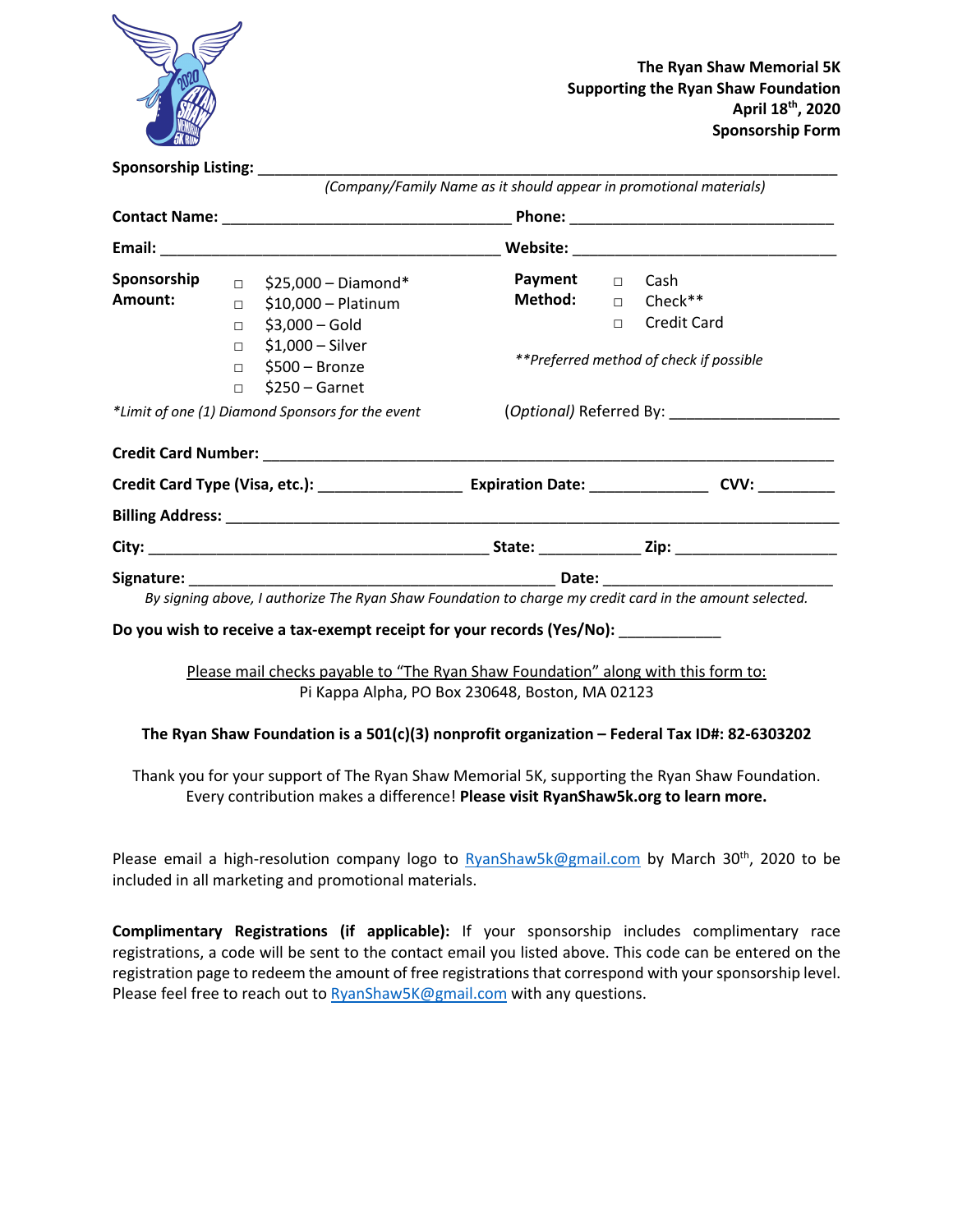

# The Ryan Shaw Memorial 5K <sup>2</sup> *Supporting the Ryan Shaw Foundation*

2020 SPONSOR GUIDE

Dear Prospective Sponsor,

Join us as the Pi Kappa Alpha Fraternity's Boston Chapter hosts the fourth annual Ryan Shaw Memorial 5K run/walk along the Charles River in Boston in remembrance of our brother and friend Ryan Scott Shaw. Ryan passed away at the age of 18 on May 9<sup>th</sup>, 2016 shortly after being diagnosed with bacterial meningitis. Ryan attended St. John's Prep High School in Danvers, MA where he excelled academically, becoming an award-winning painter, and successful entrepreneur. He had recently completed his freshman year at Northeastern University, where he was studying for a bachelor's degree in Finance. Ryan possessed the ability to get the most out of his peers through his unique charisma, sense of humor, and natural drive for success.

Over the past three years, the Ryan Shaw Memorial 5K has received tremendous support from its sponsors, participants, donors, and vendors. Through their generous contributions, the Ryan Shaw Memorial 5K has raised over \$290,000 to date, supporting organizations in which Ryan was actively involved in during his life.

For 2020, all proceeds from The Ryan Shaw Memorial 5K will support the Ryan Shaw Foundation, which will benefit in full the following three organizations: (1) Mustard Seed Communities, (2) The Haven Project, and (3) the Ryan Shaw '15 Entrepreneurial Education Program at St. John's Prep.

Your sponsorship helps to defray the cost of organizing the event. Donated funds and/or in-kind contributions received from sponsors are used to help cover various costs including a race timing system, t-shirts for race participants, race day equipment, promotional banners, awards for top finishers, and general facility costs. Remaining proceeds from sponsor contributions directly support the Ryan Shaw Foundation. If you have any questions regarding the use of sponsorship funds, please feel free to send us an email at the address below – a race director will happily answer any questions you might have.

We thank you in advance for your consideration in becoming a sponsor of the 2020 Ryan Shaw Memorial 5K. Attached you will find additional details regarding sponsorship levels and the contribution process, which may be submitted by mail or email to the address below.

Sincerely,

The Pi Kappa Alpha Fraternity, Kappa Delta Chapter PO Box 230648, Boston, MA 02123 RyanShaw5k.org RyanShaw5k@gmail.com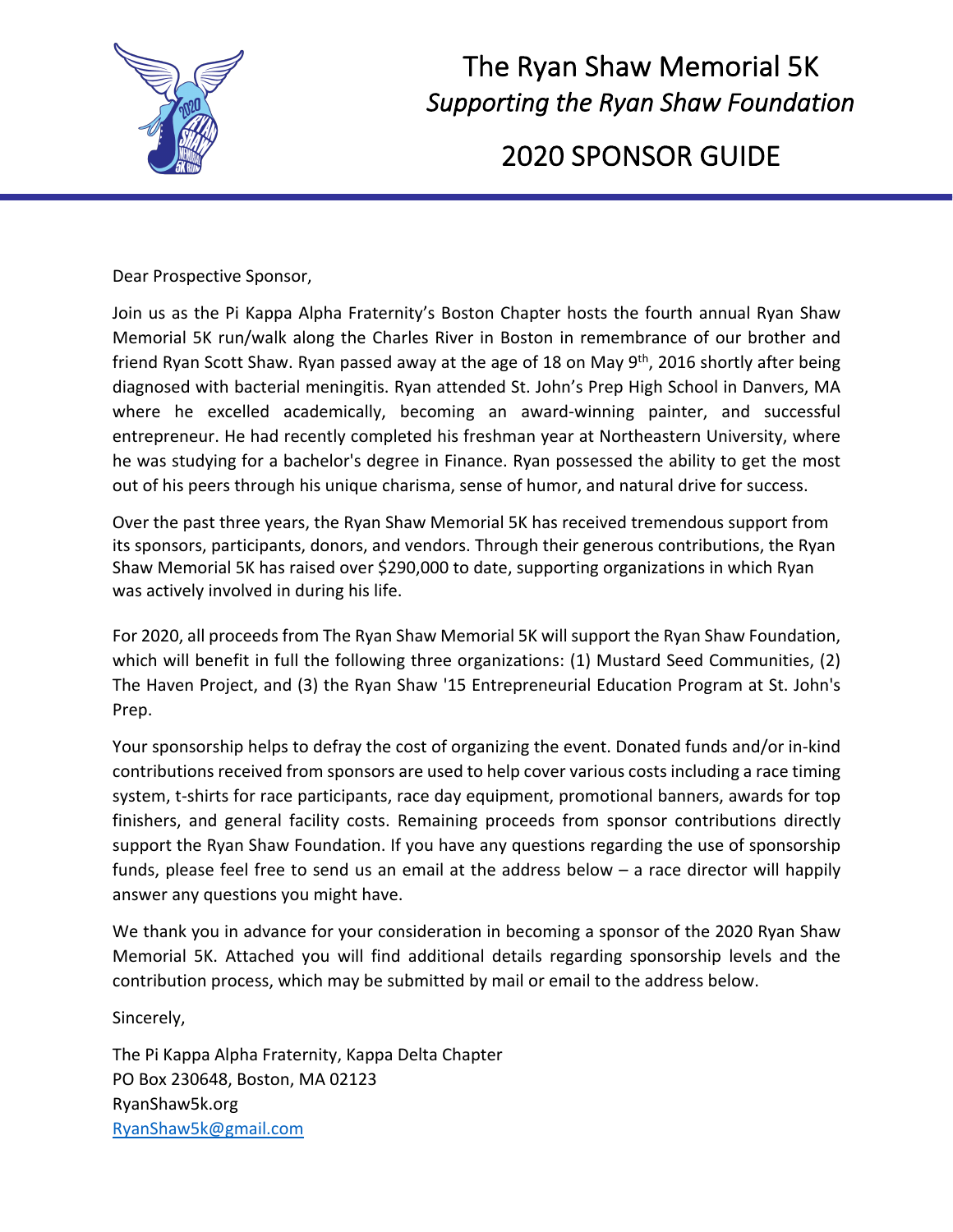

### The Ryan Shaw Memorial 5K *Supporting the Ryan Shaw Foundation*

## 2020 SPONSOR GUIDE

### **SPONSORSHIP LEVELS**

#### DIAMOND LEVEL - \$25,000 or above *(Max 1 Available)*

- Priority Sponsor of the 2020 Ryan Shaw Memorial 5K
- Named sponsor for event: "Presented by *Company Name*"
- Opportunity to use tent/field space to distribute promotional items; preferred placement near finish line; company brochure/pamphlet supplied at registration table
- Company name/logo included on the following promotional materials:
	- o Back of participant t-shirt (first priority placement)
	- o Event website
	- o Event banner on race day
	- o Start/Finish banner on race day
	- o All runner bibs
- Link to company website included on event website
- Unlimited complimentary registrations included

#### PLATINUM LEVEL - \$10,000 or above

- Official Sponsor of the 2020 Ryan Shaw Memorial 5K
- Opportunity to use tent/field space to distribute promotional items; preferred placement near finish line; company brochure/pamphlet supplied at registration table
- Company name/logo included on the following promotional materials:
	- o Back of participant t-shirt (second priority placement)
	- o Event website
	- o Event banner on race day
	- o Start/Finish banner on race day
- Link to company website included on event website
- Unlimited complimentary registrations included

#### GOLD LEVEL - \$3,000 or above

- Official Sponsor of the 2020 Ryan Shaw Memorial 5K
- Opportunity to use tent/field space to distribute promotional items
- Company brochure/pamphlet supplied at registration table
- Company name/logo included on the following promotional materials:
	- o Back of participant t-shirt (third priority placement)
	- o Event website
	- o Event banner on race day
	- o Start/Finish banner on race day
- Link to company website included on event website
- Ten (10) complimentary registrations included